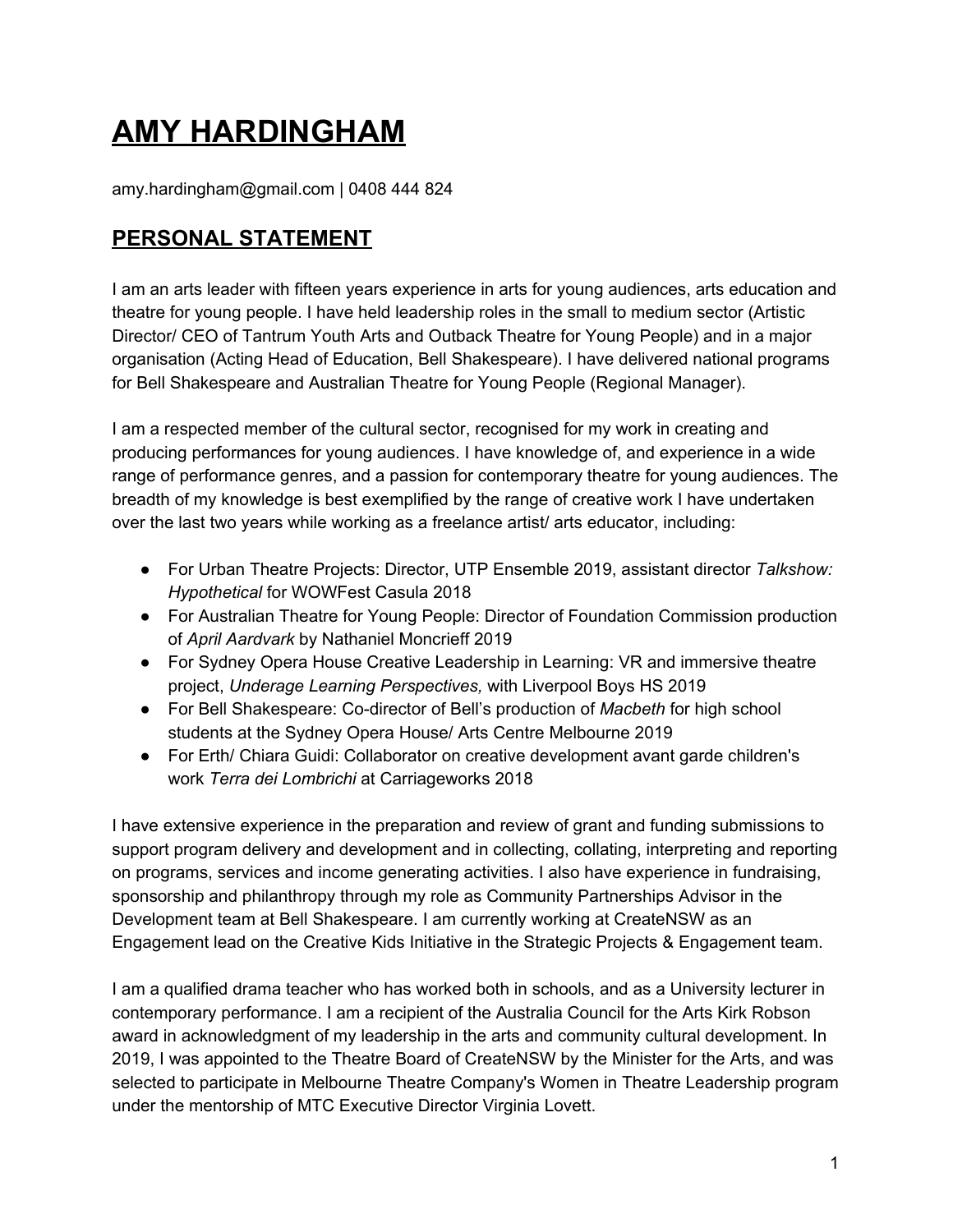# **SKILLS & EXPERTISE**

- Strong track record in developing and delivering dynamic and innovative arts programs for children, young people, their schools, families and communities.
- Strong team management skills and leadership experience.
- High-level relationship skills, ability to work collaboratively and cooperatively.
- Superior problem solving and change management skills and experience.
- Excellent stakeholder management and relationship development skills.
- Experience in developing and implementing strategic and business plans.
- Experience in designing and implementing innovative and acclaimed cultural programs.
- Experience in developing and managing network and partnership relationships.
- Advanced skills and experience in report writing.
- Highly developed interpersonal and communication skills.
- Excellent public speaking and presentation skills.
- Experience in branding, marketing and audience development.
- Financial management skills and ability to generate earned income.

# **ARTS LEADERSHIP EXPERIENCE**

# **BELL SHAKESPEARE**

**Acting Head of Education 2017 - 2018**

- Overseeing the delivery of a national in-schools, in-theatres, and online program which reaches 80,000 students each year.
- Managed a small team and worked closely with other departments, including Development, Marketing and Production, and reporting directly to the Executive Director.
- Required to develop and provide high level support with the delivery of a range of learning experiences including workshops, residency, and learning programs for students, teachers and other audiences, and to prepare rosters, plans and schedules for programs to ensure effective, efficient delivery.
- In this role I was required to provide timely, high level advice on the design and delivery of digital learning products, including online teacher resources, a multi-camera livestream of the Education production from the Sydney Opera House to classrooms around the country.
- Highlights include delivering the Regional Teacher Mentorship Program and working with MBA students through UTS Shopfront to develop a strategic plan for the upscaling and national roll-out of the company's Juvenile Justice Program.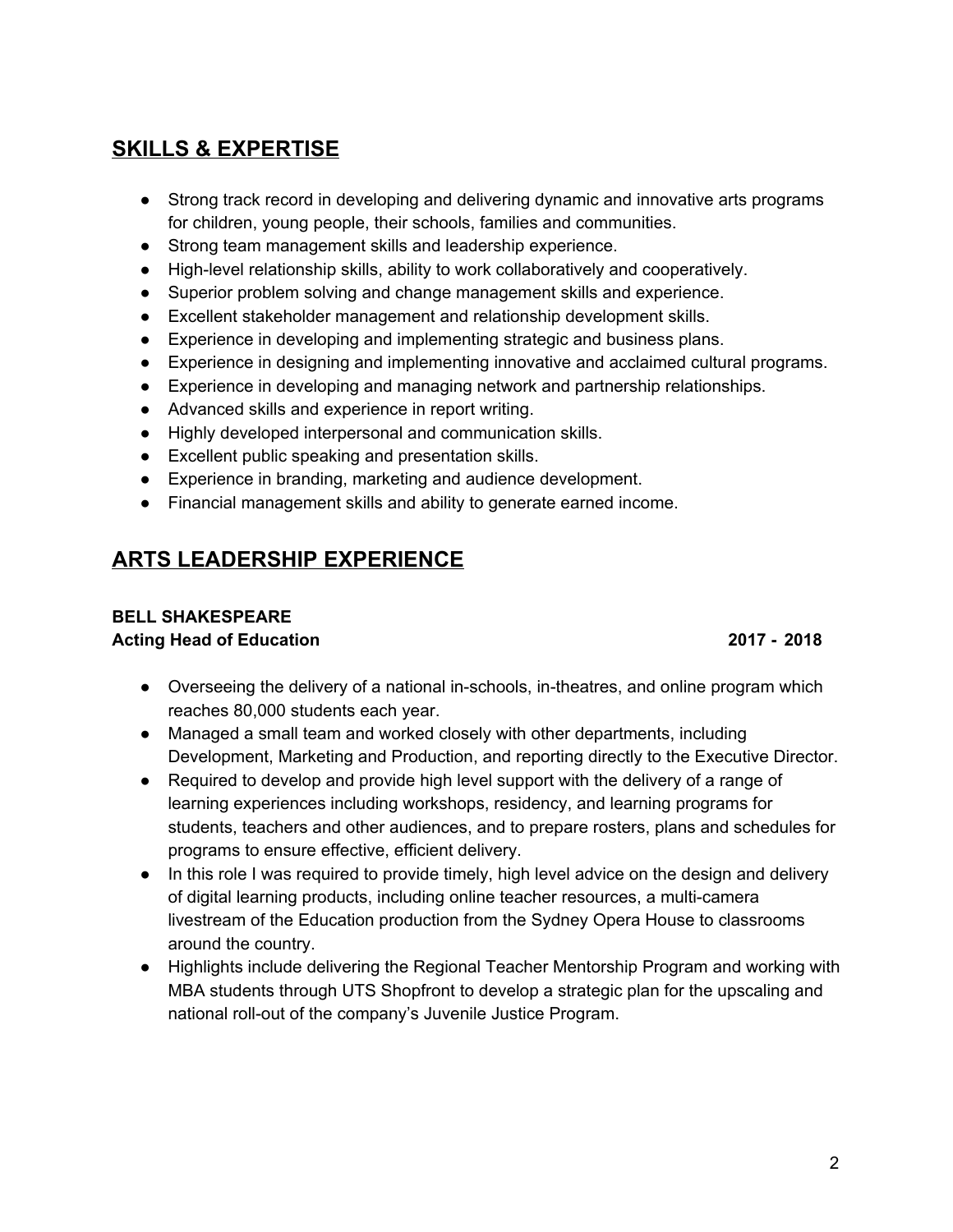#### **TANTRUM YOUTH ARTS Artistic Director/ CEO 2013 - 2016**

- Responsible for delivering four acclaimed annual Artistic Programs featuring a strong focus on high-quality contemporary theatre created by professional artists in collaboration with young and emerging artists.
- Highly relevant and innovative programming characterised by site-specific work, local stories, and dynamic community partnerships.
- Responsible for developing and maintaining an annual Sydney tour for one of the company's projects through relationships with atyp and PACT.
- Responsible for leading a highly successful team of six part-time staff, and working closely with a voluntary Board comprising professionals from finance, law, communications, HR, education and arts backgrounds.
- Responsible for developing and maintaining a wide variety of highly productive strategic partnerships with Local Government (Newcastle, Lake Macquarie, Central Coast, Singleton), businesses, schools, and community service providers.
- Responsible for financial management. Successfully navigated Tantrum through a challenging period (company lost Australia Council funding in 2012) by restructuring the company, diversifying funding sources, tightening budgets.
- Responsible for a highly successful re-brand and repositioning of the company through successful, communications, marketing, audience development and public relations strategies followed through with quality artistic programming.
- Responsible for grants, fundraising, sponsorship and generation of earned income (50% grants, 30% earned income and 20% fundraising, donations).

### **AUSTRALIAN THEATRE FOR YOUNG PEOPLE**

#### **Regional Manager 2008 - 2009**

- Responsible for overseeing the creative direction and logistical implementation of the company's national regional outreach program.
- Managed a wide range of contracted artists and community partnerships.
- Managed on-the-ground delivery of long-term community-based projects with public performance outcomes in Tennant Creek, NT, and Palm Island, QLD.

### **OUTBACK THEATRE FOR YOUNG PEOPLE**

#### **Artistic Director/ CEO 2004 - 2008**

● Responsible for the design and implementation of four highly successful annual artistic programs creating and producing theatre in collaboration with a range of contracted professional artists, community organisations and schools, and in a variety of diverse, non-traditional performance spaces.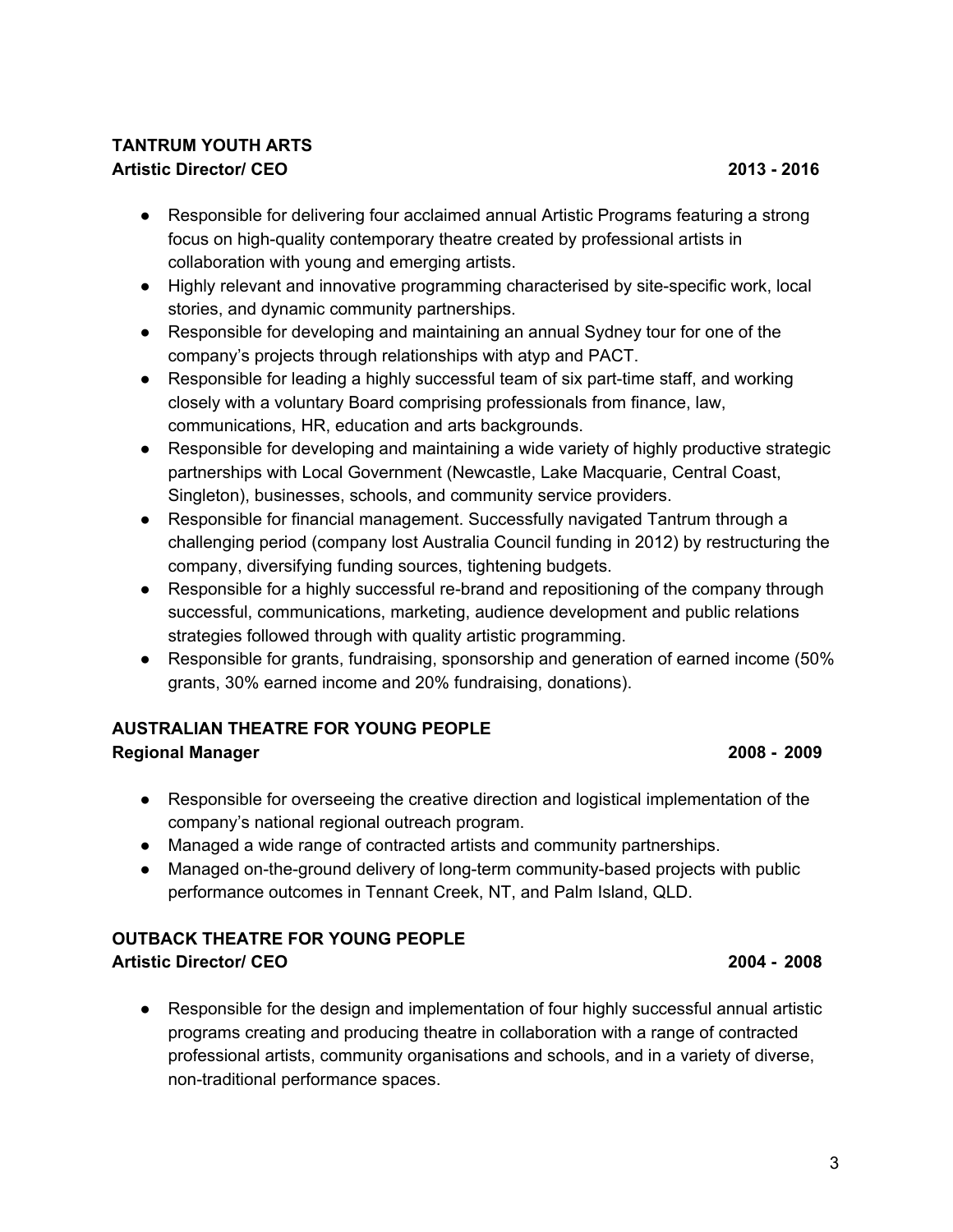### **SYDNEY OPERA HOUSE**

**ARTS EDUCATION EXPERIENCE**

### **Teaching Artist, Creative Leadership in Learning Program 2019**

- Facilitation of Teacher Professional Learning programs for School Leadership teams. These are ten-day "labs" which focus on applying the SOH Creative Learning Framework to teaching programs across the curriculum.
- Teaching Artist in Residence at Liverpool Boys High School. Project outcomes: meaningful Professional Learning for the teacher, with a focus on creative learning strategies, storytelling skills and creative project management; the establishment of a VR Studio at the school; the piloting of a PBL learning model for Years 7-10; and a high quality public outcome presented at the Sydney Opera House Amplified Festival.

### **UNIVERSITY OF NEWCASTLE**

### **Lecturer and Tutor, Creative and Performing Arts 2017 & 2018**

- Lecturer and tutor for CAPA1020 An Introduction to Drama and Performance, CAPA1001 Creative and Performing Arts 1, CAPA2001 Creative and Performing Arts 2.
- The courses focused on contemporary live arts practice in the creative and performing arts – blending theory and practice in the student learning experience.
- Received student satisfaction on course rating of 4.5/5.

#### **AUSTRALIAN THEATRE FOR YOUNG PEOPLE Teaching Artist 2010 - 2012**

Key teaching artist on a diverse range of theatre, writing and film programs including:

- Creative Thinkers Ensemble,
- Acceptance Mixed Abilities Young Adults Ensemble,
- Australian Business and Community Network Program,
- Australian Indigenous Mentorship (AIME) program
- Responsible for developing and expanding relationships with industry partners and significantly increasing funding levels and diversifying funding sources.
- Key achievements include building a Board and incorporating OTYP in 2006 and developing and implementing the OTYP "Creative Producer/ Artistic Directorate" model in 2008, which has ensured the sustainability and success.
- Responsible for developing, commissioning, directing, producing and touring Eyes to the Floor by Alana Valentine, which was developed over two years in collaboration with survivors of the notorious Hay Institution for Girls. The production premiered in the grounds of the Hay Gaol before touring to Griffith Regional Theatre.